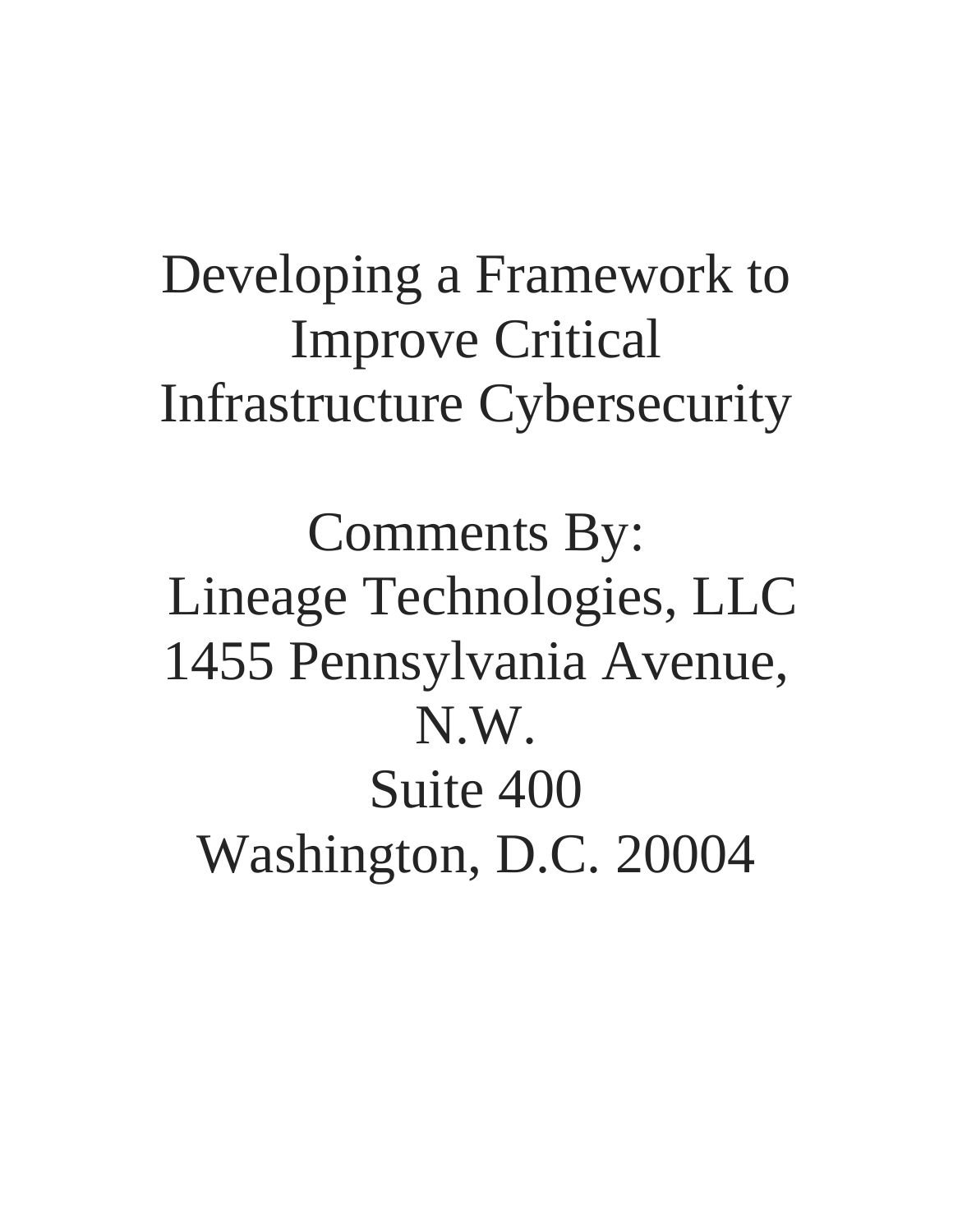## Introduction

Lineage Technologies, LLC welcomes this opportunity to comment upon developing a framework to improve critical infrastructure cybersecurity. Lineage Technologies, LLC is an outgrowth of market demand for secure commercial-off-the-shelf IT hardware components and systems.

Lineage Technologies, LLC is an integrator of state-of-the-art IT components and systems that are designed and manufactured exclusively in the United States. Lineage was established to ensure customers that the devices they buy are free from foreign taint and/or counterfeit components. Lineage Technologies serves the COTS marketplace where today the systems sold in the U.S. contain features and functionality that threaten users.

The threat posed to the United States from tainted IT systems is severe. It encompasses threats to national security and the economic wellbeing of the nation. The breadth of the threat keeps growing and will not abate until effective security measures are instituted that protect critical assets/infrastructure from attack, and secure privacy for individuals and enterprises. In October 2012 Secretary of Defense Leon Panetta described the condition the nation confronts as one where the United States is facing the possibility of a "Cyber-Pearl Harbor" and that the nation is increasingly vulnerable to foreign hackers who can dismantle the nation's power grid, transportation system, financial networks, and government. High profile penetrations and thefts that came to light in 2012 include:

- Aviation Week & Space Technology report that in 2009 Chinese engineers were discovered to have participated in classified program/progress review meetings for the F-35, and had done so consistently for several years.
- NASDAQ's Chief Information Security Officer testified before the House Committee on Finance, telling Members that "they [China] are in our system, and we cannot get them out without the direct support of the U.S. Government".
- Cyber Command Director, General Keith Alexander, told the Senate Committee on Homeland Protection that direct cash outflows from U.S. banks in 2011 exceeded \$338 billion, and that IP losses for that year exceeded \$225 billion. Cyber Command has estimated the total dollar value of annual U.S. losses (Government and Industry) at \$1 trillion per annum, or 8.4 percent of GDP.

The last item reflects a loss rate that is an unsustainable and over a decade will bankrupt the nation.

The tremendous advancement in IT capabilities and functionality has been a boon to all. The ease with which we communicate and transact business has come directly from advances in IT engineering and computing power. These advances have been spectacular and unprecedented in human history. Unfortunately, much of this advancement has come at the expense of security in the design and manufacture of the IT systems we have come to rely upon. Functionality, speed, and other requirements eclipsed security considerations. Thus, today trillions of dollars annually flow across borders from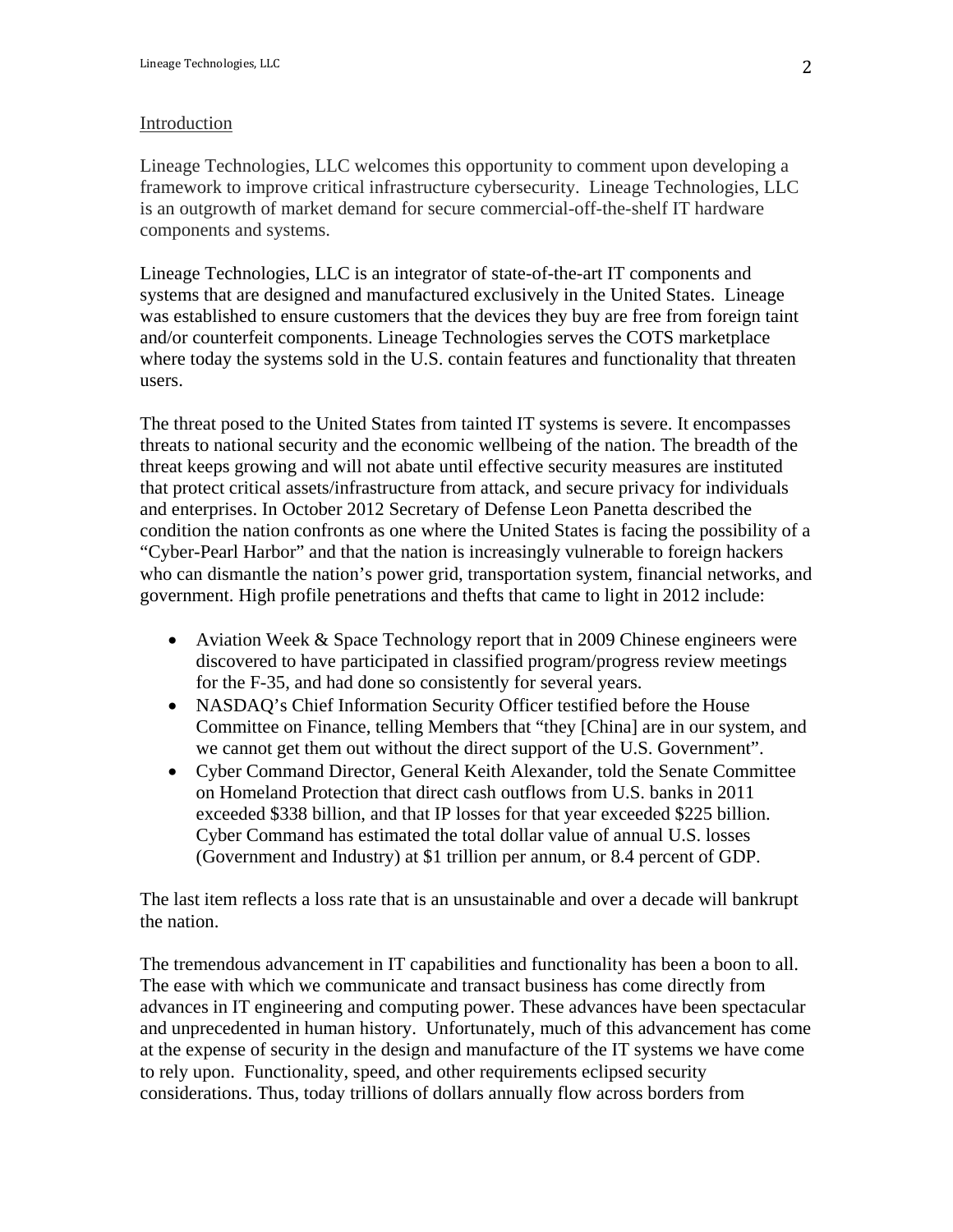property owners to thieves and/or nation states over vulnerable IT systems. Cyber Command's Director, General Keith Alexander characterized this as "the largest wealth transfer in all of history". Verizon, in its 2012 annual cyber threat report noted that between 60 – 80 percent of thefts involved (1) trade secrets; (2) sensitive organizational data; and (3) systems information.

Unfortunately, today the vast majority of solutions offered in the cyber security space involve actions that are applied after breaches and thefts occur. Verizon reported that initial-attack-to-initial-compromise occurs in minutes, while the initial-compromise-todiscovery occurs over periods of months. This condition makes traditional remediation and solutions entirely ineffective, in effect closing the barn door after the horse has gone.

Be they firewalls, encryption, consensus standards, best practices, etc., the methods deployed today do not work. At best they serve to credential products and the professionals tasked with protecting assets and systems giving each the imprimatur of acting under false pretense. Reliance upon these metrics has yielded illusory results at best, and so must be viewed with great skepticism and doubt. This is not to say that all such systems have no value, but instead, that before we invest in bolstering their use, we must measure their effectiveness, and jettison those that do not measure up. We must also acknowledge that for the most part international standards are being enforced in the breach, so the noble efforts expended there without strong unilateral national enforcement will be for naught.

Compounding this problem is the pace of innovation and development in the IT space. Today we can produce microchips with transistor densities in the tens of billions on a single chip. Yet we lack the tools and engineering methods necessary to verify the architecture, much less the security of these IT components post manufacture. This inverse trajectory threatens our ability to verify and validate security in an empirical manner, so as the geometry of transistors gets ever smaller (34nm, 22nm, 14,nm, 7nm) and the density of circuits on chips increases, our ability to use empirical test methods and indices to determine security diminishes in equal proportion, leaving little room for traditional methods or procedures to provide the confidence we need in the security of the systems we procure. And because threat vectors increasingly include burned-in/on-silicon backdoors, trapdoors, and Trojan Horses that allow adversaries unobstructed access to systems wherever they are deployed we are left without methods to assure the security of components and systems unless we control the source from which they come.

It is this unfortunate circumstance that leads Lineage to conclude that the Framework must concentrate implementation on policies and procedures that reduce the threat horizon. This, unfortunately, will require reliance upon strict management controls, including restrictive procurement policies.

Congress took prescriptive steps in this direction with the enactment of H.R. 933, sections 516 and 535; the 2012 NDAA, section 818; and the 2013 NDAA, sections 933- 937 to drive enhanced supply-chain security, and procurement policy for the Federal Government. These statutes impose limitations on Government IT suppliers and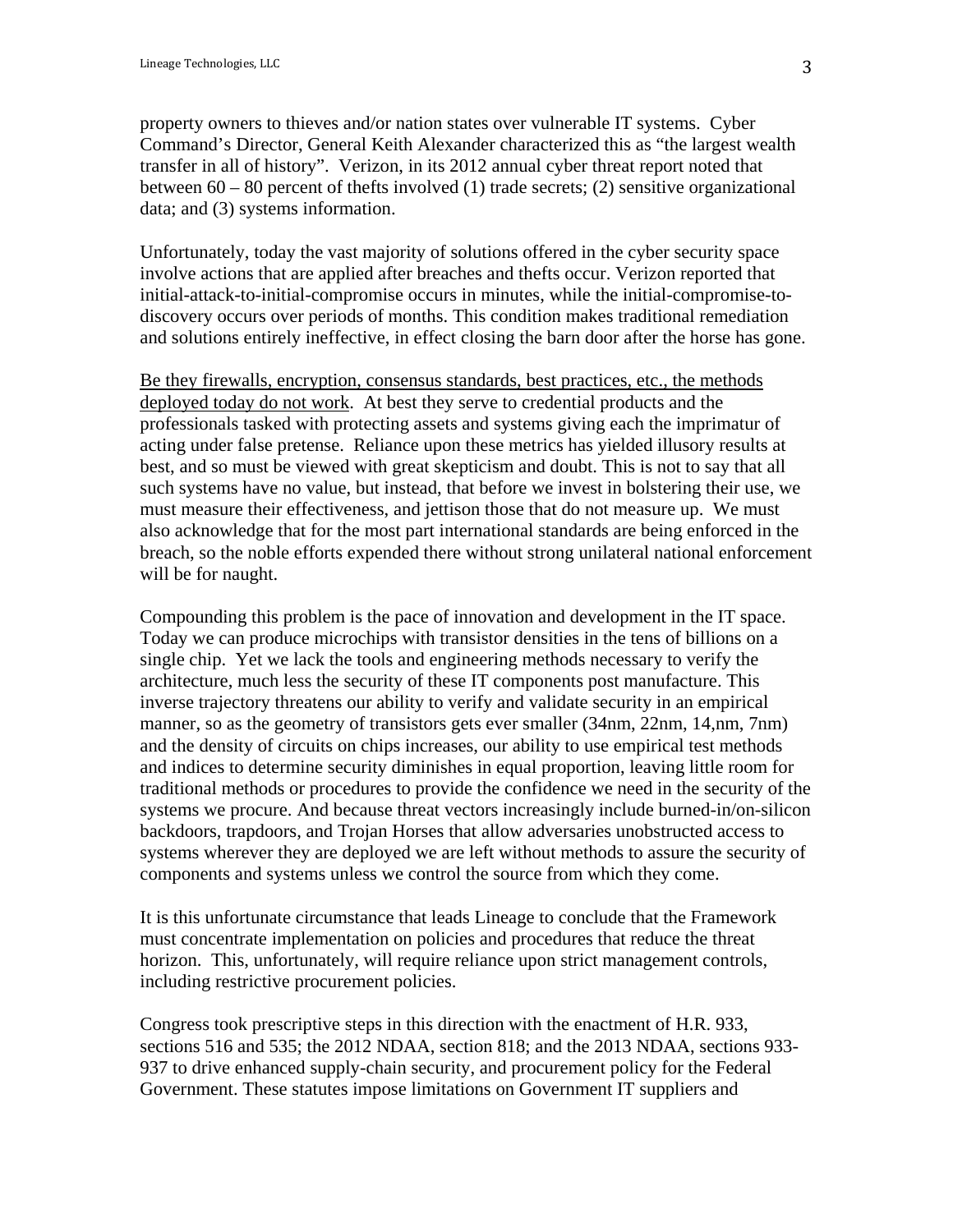Government IT buyers. It is conceivable, that when regulations implementing these provisions are issued a new market for IT components and systems will emerge. That market can serve critical infrastructure components as well, and do so in a manner to assure lower-cost product than might be otherwise possible if these two markets were considered separately. Lineage believes the aforementioned legislation compliments EO 13636 and PPD 21, and so should be incorporated in this review. Lineage strongly encourages NIST and DHS to ensure that the Framework implements policies that enhance Management Controls and Procurement Reform for critical infrastructure components. This will reduce market confusion and will facilitate rational pathways to market for those products able to meet new demands.

## Comments

These comments are directed at the manufacture of IT components and systems. Lineage is submitting these comments to address only those applications, and so does not intend to address operations issues beyond those associated with IT component and systems manufacture. Lineage's comments do apply equally elsewhere, in some instances, but are not intended for those purposes in the context of this response.

Lineage is an outgrowth of demand for secure COTS IT components and systems. As such the firm is relatively new, and its experience in this market is limited. However, Lineage staff includes experts in IT supply-chain management and security, and methods for establishing levels of assurance for IT products. Lineage's founders and executives hail from the IT industry, and so offer views from the perspective gained from past activities in this arena.

As a matter of principle the Company adopted management practices that closely align with the aforementioned statutory requirements. The Company did so before conception of those laws, and based its decision upon an evaluation of risk that yielded to the conclusion that sourcing of supply was the most critical factor in addressing risk in this marketplace. This principle is evidence-based and tracks the Department of Defense requirement in DODI 5200.44 that requires vendors to prove the negative regarding penetrations, in other words that a component and system has not been tainted and/or counterfeited. That requirement is almost impossible to meet, unless one employs management controls to address sourcing.

Air Force Chief Scientist, Dr. Mark Maybury, has noted that we know how to manage most IT threat vectors, but that unless the IT supply-chain is made secure we will continue to build castles on foundations of sand. In a talk by RSA Chief Scientist Ari Juels in March 2013 concurred with this conclusion when asked which strategy (encryption or hardware) will yield the best result in securing cyberspace. He sided with hardware security. Lineage concurs with these assessments, and has aligned its business accordingly.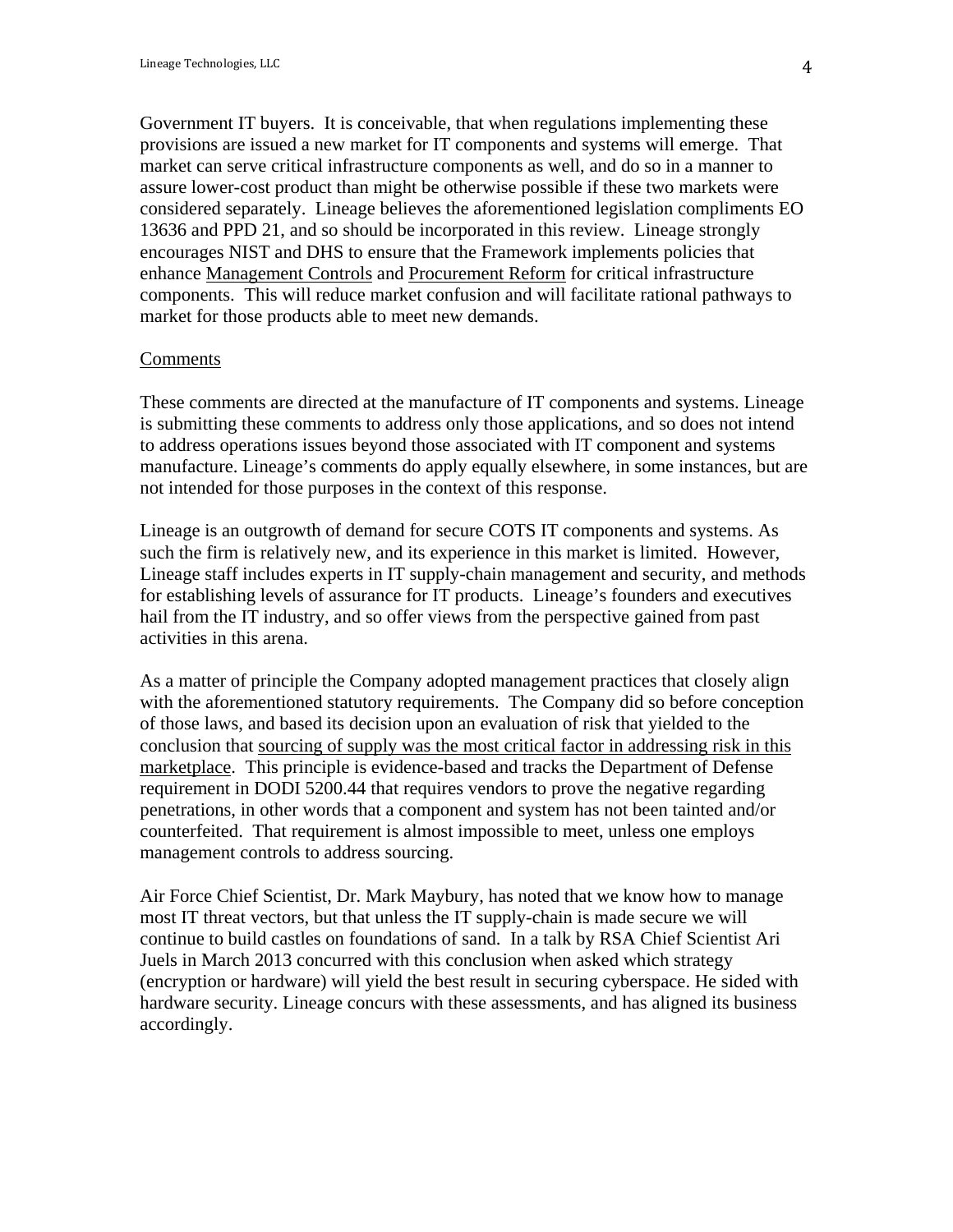Lineage's decisions regarding risk are also heavily influenced by China's policy to limit oversight and inspection of plants, equipment, personnel and products, including oversight and inspection of foreign owned enterprises located there. Sovereignty rights asserted by Chinese Officials has made it impossible to provide adequate assurance and risk control for products manufactured there.

Additionally, evidence developed in 2012 by Cambridge University researchers Sergei Skorobogatov and Christopher Woods that demonstrated burned-in/on-silicon threats on Actel/Microsemi's ProASIC3 chip produced for them by TSMC (Taiwan) suggests that sourcing is a pervasive threat vector that must be tightly managed. The Cambridge University researchers found keys on the ProASIC3 chip that:

*"…would allow an attacker to disable all the security on the chip, reprogram any cryptography and access keys, modify low-level silicon features, access unencrypted configuration bit-stream, or permanently damage the device".[1](#page-4-0)*

They concluded the device was wide open to intellectual property theft, fraud, reprogramming, etc. They also concluded that the penetration enabled attackers to reverse engineer the design of the chip thereby facilitating the design and introduction of newer versions of Backdoors or Trojan Horses. Lastly, they concluded that these penetrations could not be reversed or patched leaving every user vulnerable to unobstructed attack.<sup>[2](#page-4-1)</sup>

This threat has caused several U.S. owned fabless design houses to move all manufacture back to the U.S. This little known "quiet revolution" gives further evidence to the need for supply-chain control and management. The decision by these firms concerned the theft of their intellectual property. Thus, despite the penalty they may encounter in terms of loss of market share in that region of the World they decided their survival depended upon forgoing work there.

Thus, sourcing components and systems from suppliers must be limited to those over which specific controls can be placed. This is essential to establishing trust, and mitigating risk. Without such controls, ensuring security in IT components and systems cannot be achieved.

The mechanisms to do this will require law and regulatory changes that will allow, even encourage, close collaboration between IT enterprises. If this is not possible the Framework must foster policies and incentives that encourage and drive reintegration of operations by IT device designers and manufacturers. Outsourcing of design and manufacture of IT components and systems has demonstrated remarkable achievements in terms of functionality, speed and economic growth. Unfortunately, these achievements have come recently at a heavy cost, the price of which is ever increasing in terms of the loss of sovereignty, wealth and privacy.

<span id="page-4-0"></span><sup>1&</sup>lt;br><sup>1</sup> Sergei Skorobogatov, Christopher Woods, "Breakthrough Silicon Scanning Discovers Backdoor In Military Chip", http://www.cl.cam.ac.uk/~sps32/ches2012-backdoor.pdf: 1

<span id="page-4-1"></span> $2$  IBID: 1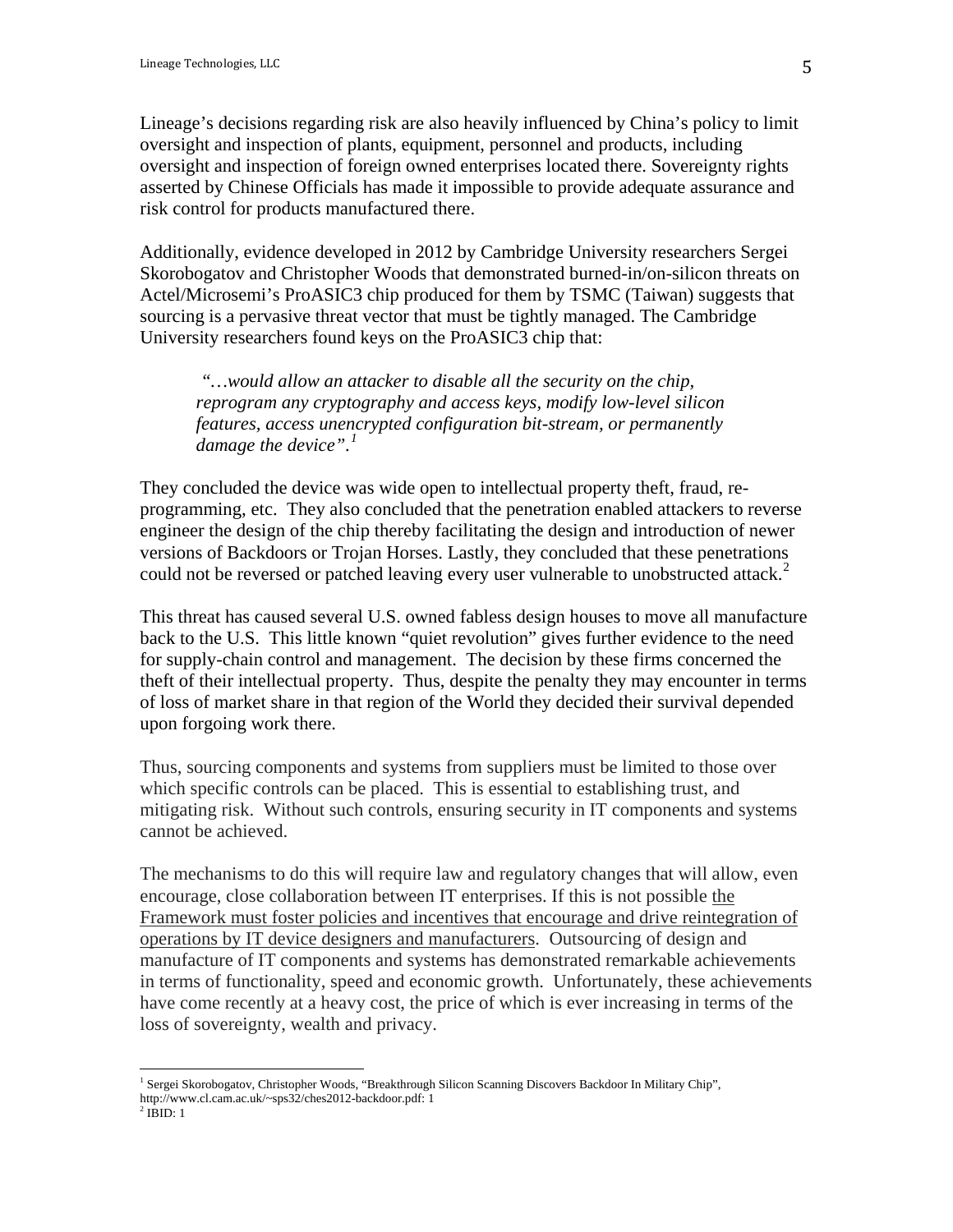To combat these threats we may have no choice but to reduce the size of this threat vector, by reducing the size of the supply base. This is antithetical to free market principles, and may come at a cost to innovation, but in the near-term the nation may have little choice but to implement such policies if it is to reduce its exposure to cyber attack and theft.

## *(1) What do organizations see as the greatest challenges in developing a crosssector standards-based Framework for critical infrastructure*

Market response to cyber threats is highly inconsistent, and reflects uncertainty regarding emerging requirements, liability, costs, the effectiveness of standards, differences in technology configuration, etc. In sum the environment is quite varied and extremely fluid. Decisions regarding response strategies are as varied as the industries and institutions that confront the threat.

Lineage is limiting its response here to the question as it relates to addressing sector specific issues. The answer to that portion of this question that relates to collaboration was provided in  $(1)$  above.

Lineage believes that the Framework would be best implemented on a sector-by-sector basis. This would allow for variations in requirements that reflect response strategies best suited to differing market segments and will allow the implementation process to develop a level of granularity necessary to effectively address sector specific characteristics, thereby reducing risk. It is our fear that a one-size-fits-all solution will crumble under its own weight.

Sections 10(a)  $\&$  (b) of the EO provide the foundational structure for this strategy. Those provisions envision a sector-by-sector assessment of regulatory authority that corresponds to risk. While existing statutory authorities do not correspond exactly to market sectors, they come reasonably close and allow for application of defensible boundaries. Furthermore, they have been in place in most instances for decades and as such have fostered institutional mechanisms through which policy and policies can be effectively and efficiently implemented. By exploiting existing relationships between critical infrastructure components and Government regulatory experts, communication about issues and technical considerations can be achieved. To ensure an informed dialogue between these parties on cybersecurity NIST and DHS must provide cyber experts. Cyber considerations should be socialized to these groups simultaneously, and coherency must be demanded and measured.

Questions regarding individual threat profiles are already being addressed by the FBI through InfraGard, but issues surrounding data-sharing, liability, and privacy still must be adjudicated by Congress, and so should be excluded from discussion between the Parties until such time as new laws are enacted for those purposes.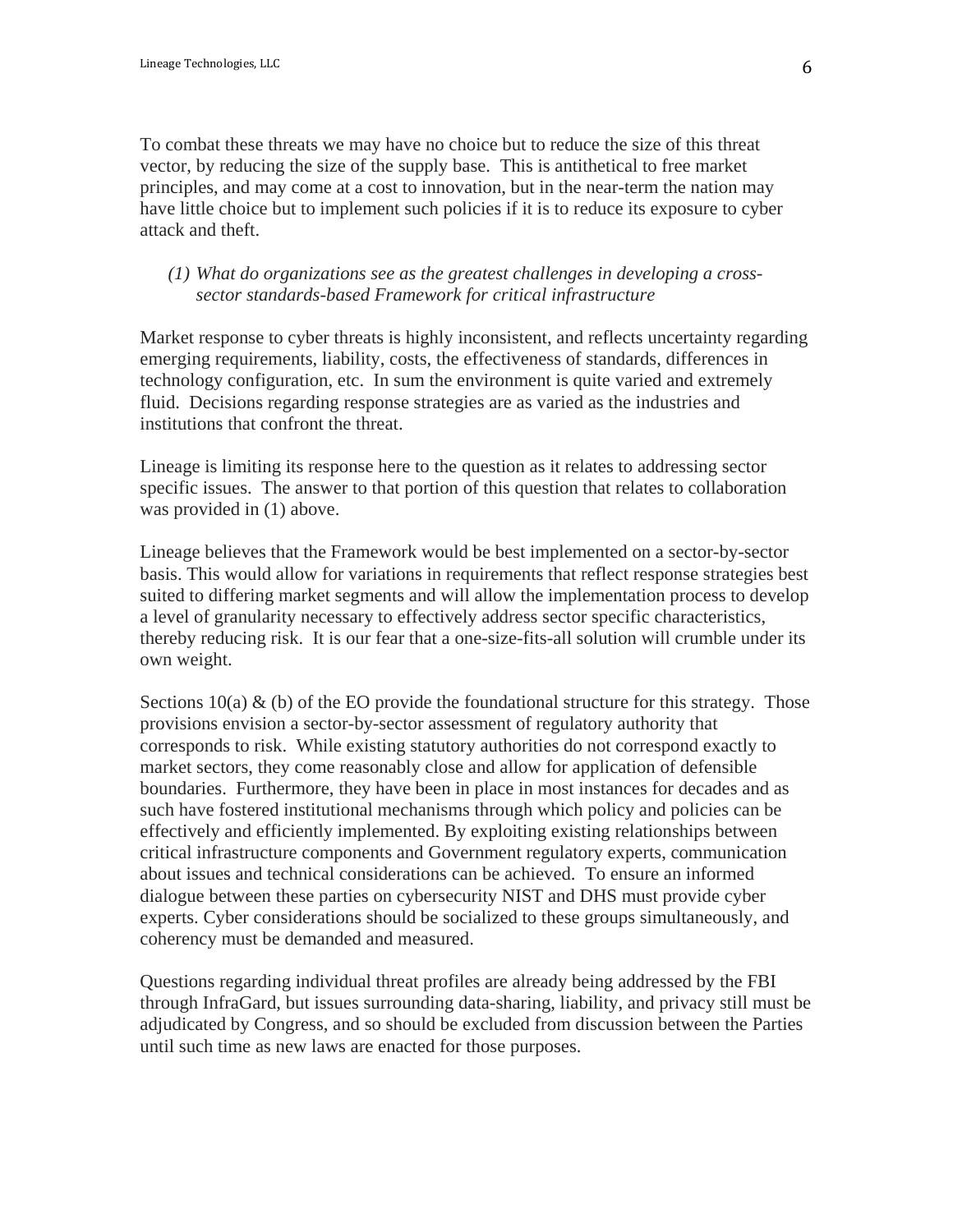The need for a sector-by-sector approach can be illustrated by the difference in EPA regulations governing Clean Air, Water, Groundwater emissions/discharges, and FDA's authority governing the manufacture of prescription drugs. Both require strict adherence to empirical data as required in their respective regulations. Each Agency requires the demonstration of assurance, either in the form of data records, or sampling and analysis, or both. Systems for each operate in exacting and unique environments that demand precision and accuracy yielding measurements and reporting in increments in parts per billion. However, the IT equipment used for one purpose is not the same as that for another purpose. Control systems deployed in these sectors are designed, developed and deployed separately and often times do not have designs in common. What they do have is measurements and outcomes in common. Thus, when addressing their respective cybersecurity needs Lineage believes they should be addressed on a component and system basis not a measurement or outcome basis.

It can be argued that devices that deployed for such measurements are becoming more homogenous, but the market has not achieved a level of commonality yet. In fact the Telvent example has a great many firms seeking alternatives to common architectures, even Company specific alternatives. So to preserve the opportunity to develop a level of granularity desired to implement sound policy across the spectrum, Lineage recommends a sector-by-sector approach.

*(2) Describe your organizations policies and procedures governing risk generally and cybersecurity risk specifically. How does senior management communicate and oversee these policies and procedures.*

Lineage Technologies, LLC is an outgrowth of the demand for secure COTS IT components and systems. As such the Company's policies and procedures are focused entirely on risk and the best methods and procedures available to us to assure security in the components and systems it takes to market.

Lineage examined a great many procedures, most expressed in standards and found them wanting. Most are not enforced and so do not yield security. Therefore the Company has developed its risk mitigation processes around National Security standards, methods and procedures. This initially complicated our relationship with commercial vendors, which objected to intrusions into IP, Plant, Processes, Personnel, etc. However, with an understanding of the nature and extent of the cyber threat confronting the nation, and the market potential this offers, those concerns are abating.

The benefits from using secure sourcing and understanding every element of design, fabrication, packaging, functionalization, test, surface mount, assembly, test, delivery, test, and integration has allowed the Company to coordinate with suppliers to ensure the highest level of assurance possible.

The following steps illustrate some of the management procedures Lineage established to inculcate the highest assurance possible: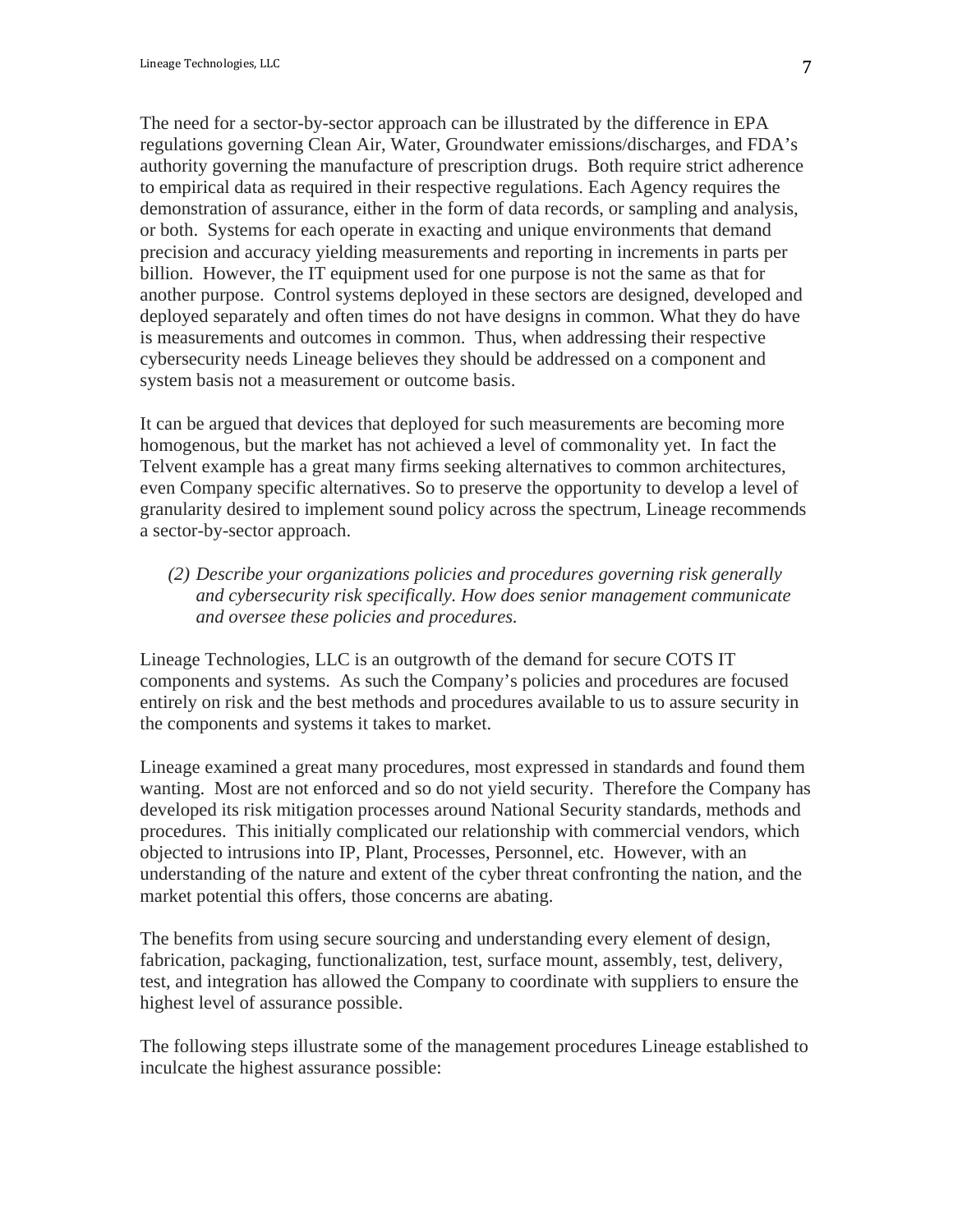- I. US citizenship for all personnel involved in any project involving Lineage product, to include, at the very least, FBI background checks, and in most instances National Security Clearance
- II. Identification/verification/inspection of all critical design and component features of a product
- III. Sourcing based solely upon security provenance of vendors and components processes, and inspection and verification of same
- IV. Evaluation procedures designed and implemented to assure National Security, including: Inspection/verification/test of reticles Inspection/verification/test of all process and inspection equipment Inspection/verification/test of fabrication processes Inspection/verification/test of packaging Inspection/verification/test of firmware/installation Inspection/verification/test of surface mount Inspection/verification/test of assembly Inspection/verification/test of integrated systems Inspection/verification/test of installation Inspection/verification/tracking for all transport

Lineage requires tagging, tracking and locating of its components and systems in real time 24/7/365. Thus, once a design/process/component enters the Lineage system it is totally controlled and supervised until it is transferred to customers.

Lineage focuses its attention on critical path components, such as I/O, Logic, Memory, Mass-storage, Controllers, Antenna, Wire/Cable, Connectors (USP, CAT, etc.), Case, etc., that can facilitate penetrations. Lineage uses performance indices (e.g. IEEE, SAE, SPE, ASTM, ANSI, ISO standards, etc.) to evaluate all other components to a system (e.g. fasteners, solder, flux, resin, adhesives, etc.). Batch testing, process examination, and audits are used to assure quality and performance for these items.

Management controls are employed in a straightforward manner. For the most part this means limiting the supply base to those enterprises that Lineage can trust, and echoing all others. Lineage only engages in direct supplier relationships. No Third Party can ever enter the Lineage supply chain for critical path items.

Since these policies and attendant procedures are at the heart of the Lineage enterprise, all employees are trained to understand them. Training includes but is not limited to the following:

- I. Overview of all current legal and regulatory drivers affecting this marketplace
- II. Overview of economic market drivers affecting this marketplace
- III. Detailed description of all vendor relationships
- IV. Detailed description of all process controls, and attendant Agreements with vendors
- V. Detailed training regarding specific job duties, including ND/NC Agreements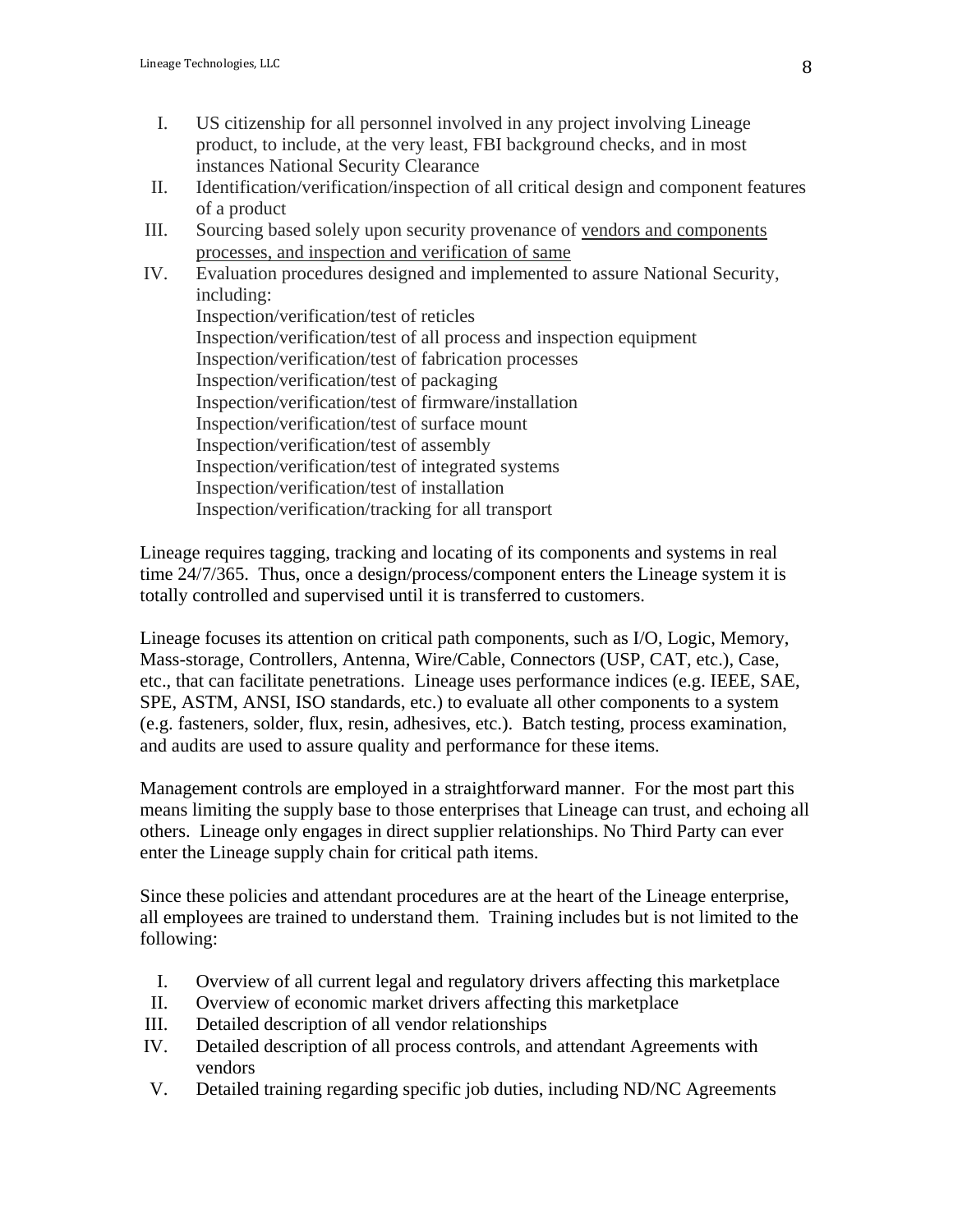- VI. Detailed training regarding all legal and regulatory obligations directly affecting Lineage its vendors and customers
- VII. Semi annual reviews of (I-IV)
- VIII. Annual review of (V-VI)

There is not much that distinguishes these management practices from traditional management training, six sigma, and related policies and procedures. Lineage is a lean integrator of IT systems, and as such relies upon trusted suppliers to provide a reasonable level of assurance in the process of delivering trusted components and systems to the COTS community.

It should be noted that by and large the design and features of COTS hardware are inherently vulnerable to cyber attack because of inherited flaws that persist in the design of components, and familiarity with these features by designers and adversaries throughout the globe. Exploitation of these feature flaws is one of the most common attack vectors. Considerable efforts are underway to overcome these flaws and to reduce the threat space on chips, yet here too, unless we control the processes by which we fabricate chips and assemble IT hardware we cannot reduce the threat horizon.

Lineage and its supply base is aiming for a level of security and assurance that is better than can be expected from foreign sourced suppliers, and is as close to National Security standards as can be achieved with the design and supply resources that exist within the United States. Thus, while we impose strict process and supply-chain controls we realize that perfection is beyond the Company's reach. Nonetheless, by eliminating the persistent threat posed by foreign sourced supply Lineage will have significantly reduced the threat profile to U.S. Government and Industry, and will give other security measures such as encryption and firewalls a better chance at performing their functions.

NIST and DHS are asking for comment on whether we can build upon existing guidelines, standards, and regulations, and improve them sufficiently to achieve an acceptable outcome. In the absence of effective enforcement, and the cessation by nation states to view cyberspace as a treasure trove to plunder, Lineage thinks not. Despite adherence to existing guidelines, standards and requirements trillions of dollars in the form of cash, IP, and technology continues to flow out of the United States to cyber assailants annually. We cannot reconcile these losses with the prospect that all users of guidelines, standards and regulations are dullards and fools. Instead we conclude that despite adherence to these requirements, the mechanism by which these thefts are occurring is highly engineered and directed, in essence baked into the IT hardware we employ, and cannot be repaired, patched, or removed.

Sourcing then becomes the key if only parameter over which we can exercise control, and by which we can measure security and assurance. It is here where the Framework must focus attention.

NIST and DHS must also address key technological challenges that have industry cannot approach alone. Until very recently, the only design, engineering and manufacture